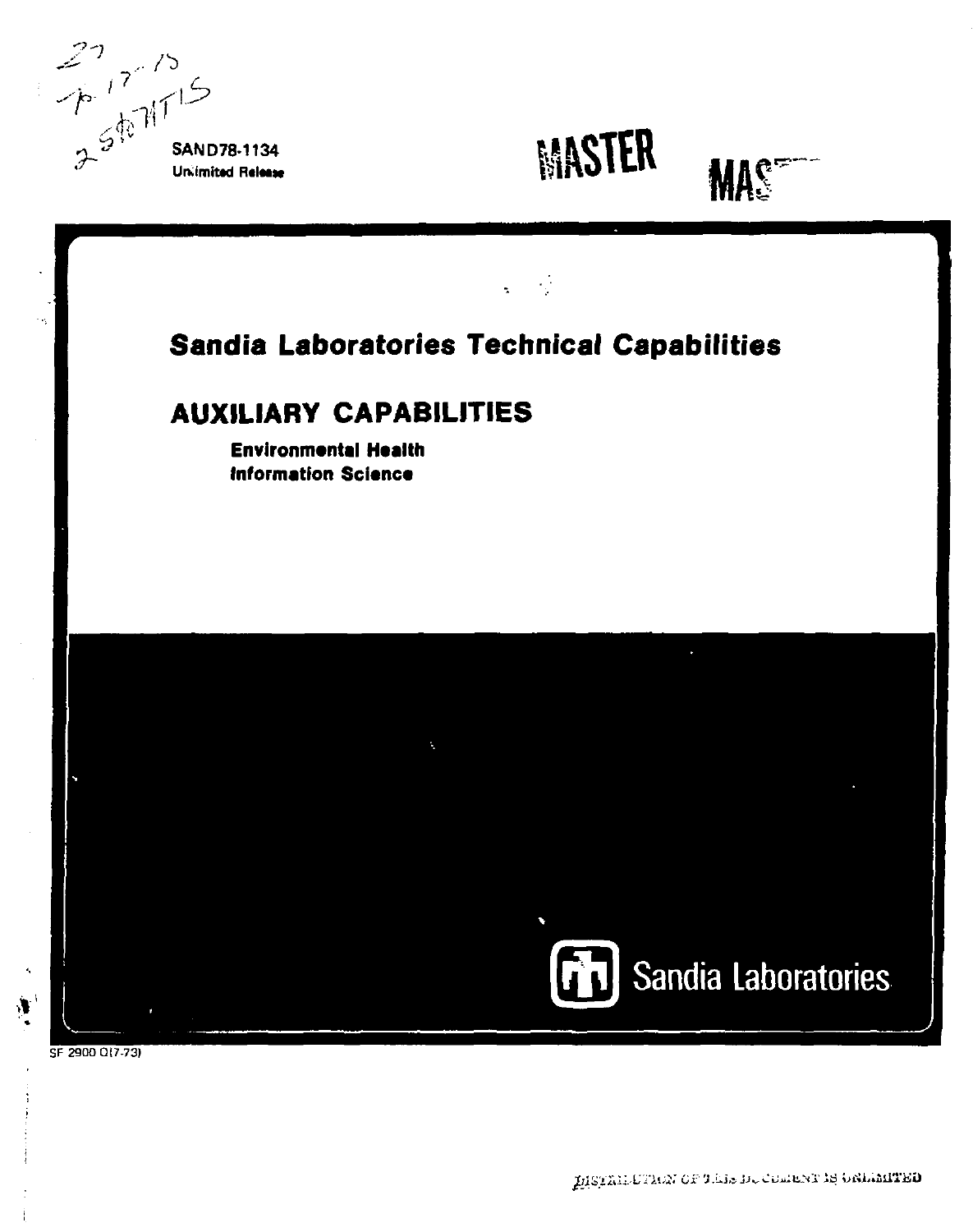SAND78-1134 Unlimited Release Printed September 1978

# SANDIA LABORATORIES TECHNICAL CAPABILITIES

# **AUXILIARY CAPABILITIES**

**ENVIRONMENTAL HEALTH INFORMATION SCIENCE** 

#### **ABSTRACT**

This report characterizes some of the auxiliary capabilities at Sandia Laboratories. These auxiliary capabilities provide essential support to the line organizations.



ာဘာရံ

الأريان ووادوا والارتجاع عالم فلأقاطع والمهجمة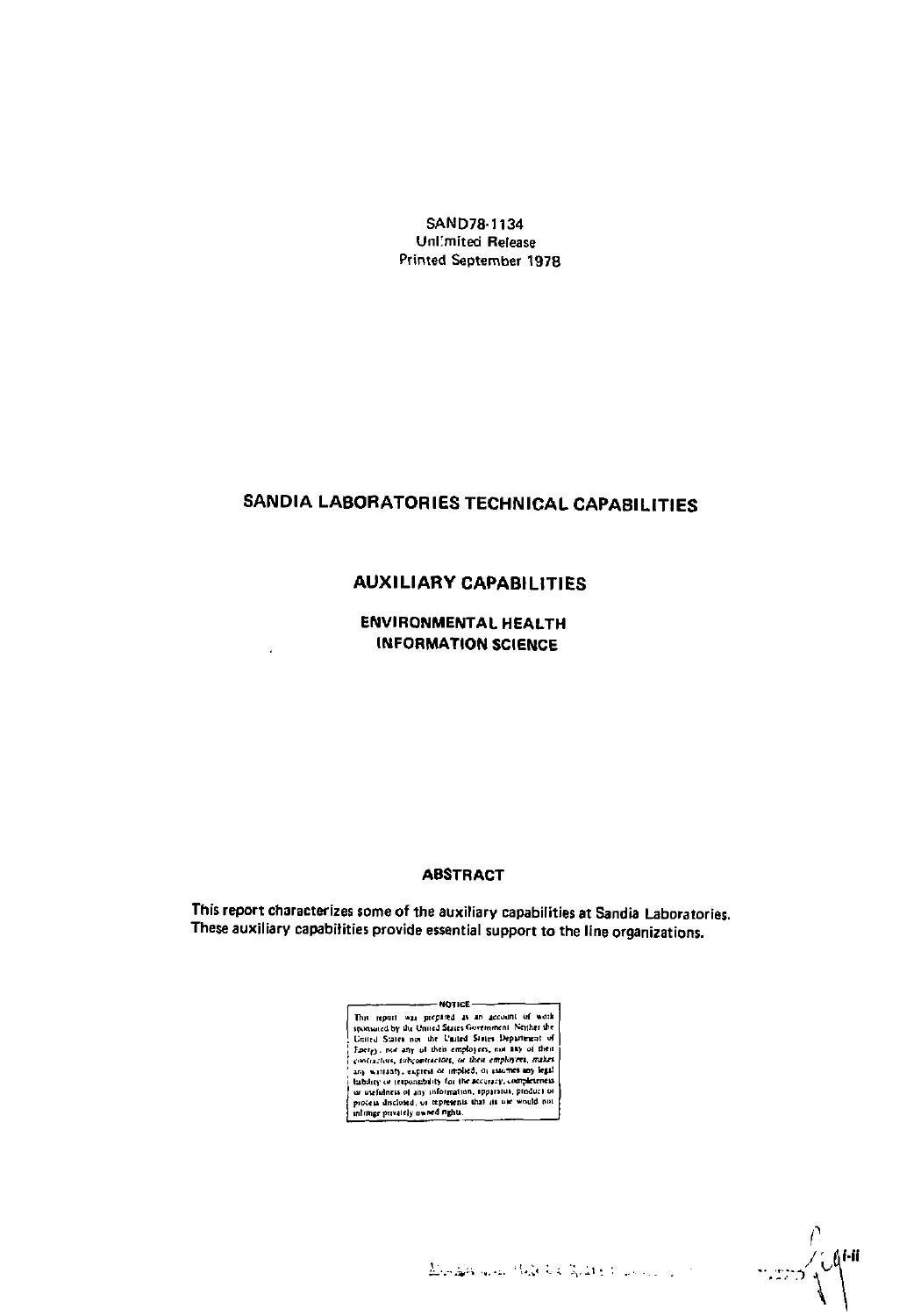## **FOREWORD**

Sandia Laboratories, a multiprogram laboratory of the Department of Energy, is located in Albuquerque, New Mexico, and Livermore. California, with a remote testing facility at Tonopali. Nevada. In fulfilling its responsibilities in the fields of national security and energy, and in other programs. Sandia has acquired extensive capabilities in research, development, testing, and evaluation, and has made numerous contributions in scientific and engineering fields. These capabilities-the basic tools use ' in research and development-are the subjects of this series of reports. Each of these capabilities is described in a separate report, as listed below. In each report supporting information is provided to show applications of the capabilities.

All the capabilities are in current use. It is intended that their descriptions will allow planners to directly associate them with the technical requirements of studies being considered, and that they will also be sources of technical information for other laboratories, federal agencies, universities, and the Sandia staff.

For those interested in the overall capabilities of the Laboratories, all the reports are compiled in a single publication bearing its own number.

> J. A. Mogford. Technical Editor P. L. Mead, Publication Editor

## **TECHNICAL CAPABILITIES OF SANDIA LABORATORIES**

#### Summary (SAND77-06S1)

| Aerosciences                  | SAND74-0075 | Instrumentation and Data Systems | SAND74-0083 |
|-------------------------------|-------------|----------------------------------|-------------|
| <b>Applied Mathematics</b>    | SAND74-0079 | Materials and Processes          | SAND77-0002 |
| <b>Biosciences</b>            | SAND74-0076 | <b>Measurement Standards</b>     | SAND74-0077 |
| <b>Computation Systems</b>    | SAND77-0767 | <b>Physical Sciences</b>         | SAND74-0074 |
| Design Definition and         |             | <b>Ouality Assurance</b>         | SAND77-0652 |
| <b>Fabrication</b>            | SAND76-0413 | Safety and Reliability Assurance | SAND74-0090 |
| <b>Earth Sciences</b>         | SAND74-0085 | <b>Systems Analysis</b>          | SAND74-0089 |
| <b>Electronics</b>            | SAND74-0086 | <b>Testing</b>                   | SAND74-0088 |
| <b>Engineering Analysis</b>   | SAND74-0087 | <b>Auxiliary Capabilities</b>    | SAND78-1134 |
| Explosives, Electrochemistry, |             | <b>Environmental Health</b>      |             |
| and Electromechanisms         | SAND74-0081 | <b>Information Sciences</b>      |             |

Compilation of Sandia Laboratories Technical Capabilities (SAND74-0092)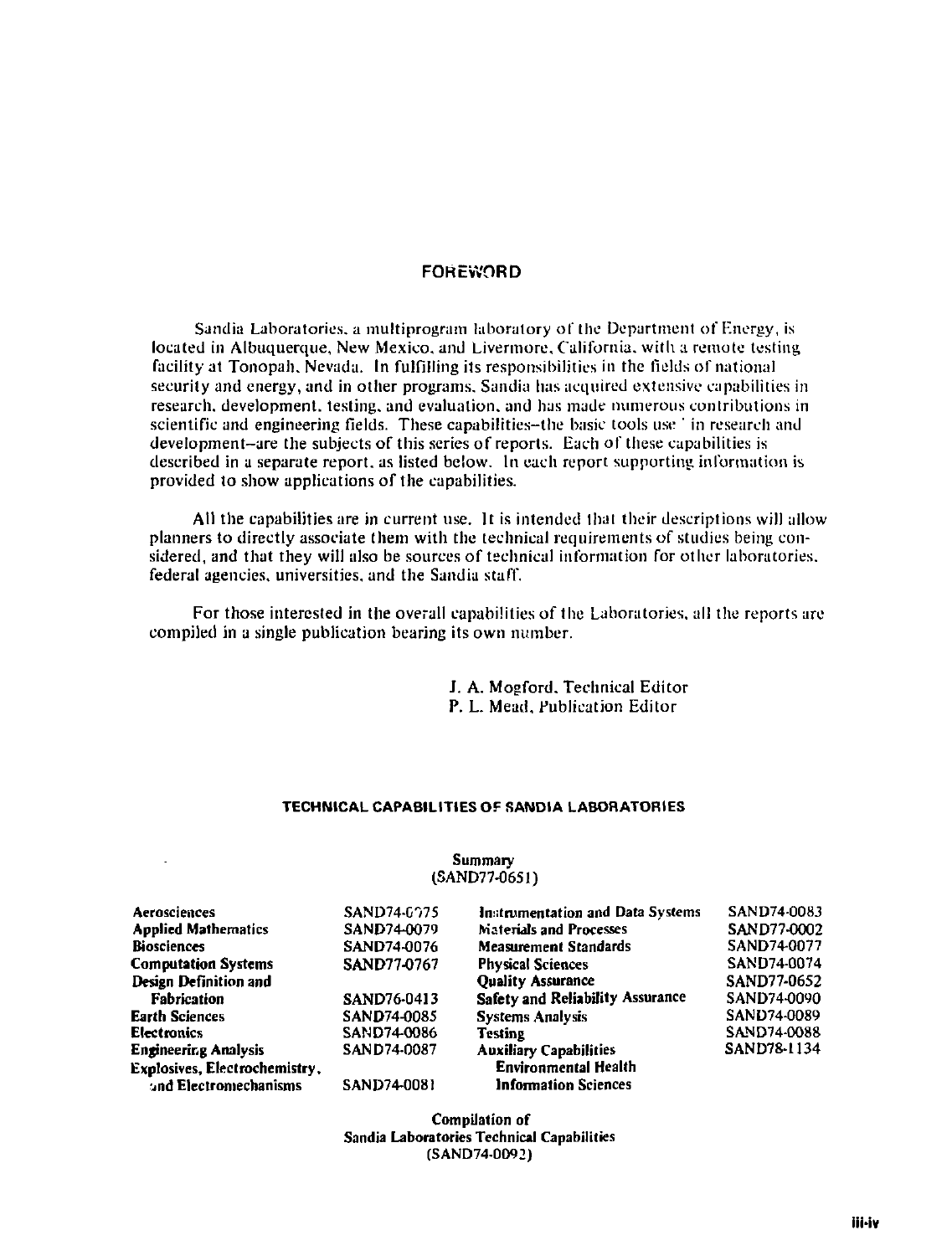# **ENVIRONMENTAL HEALTH**

## **ABSTRACT**

This report characterizes the environmental health capabilities at Sandia Laboratories. **Selected applications of these capabilities are presented to illustrate the extent to which they can be applied in research and development programs.**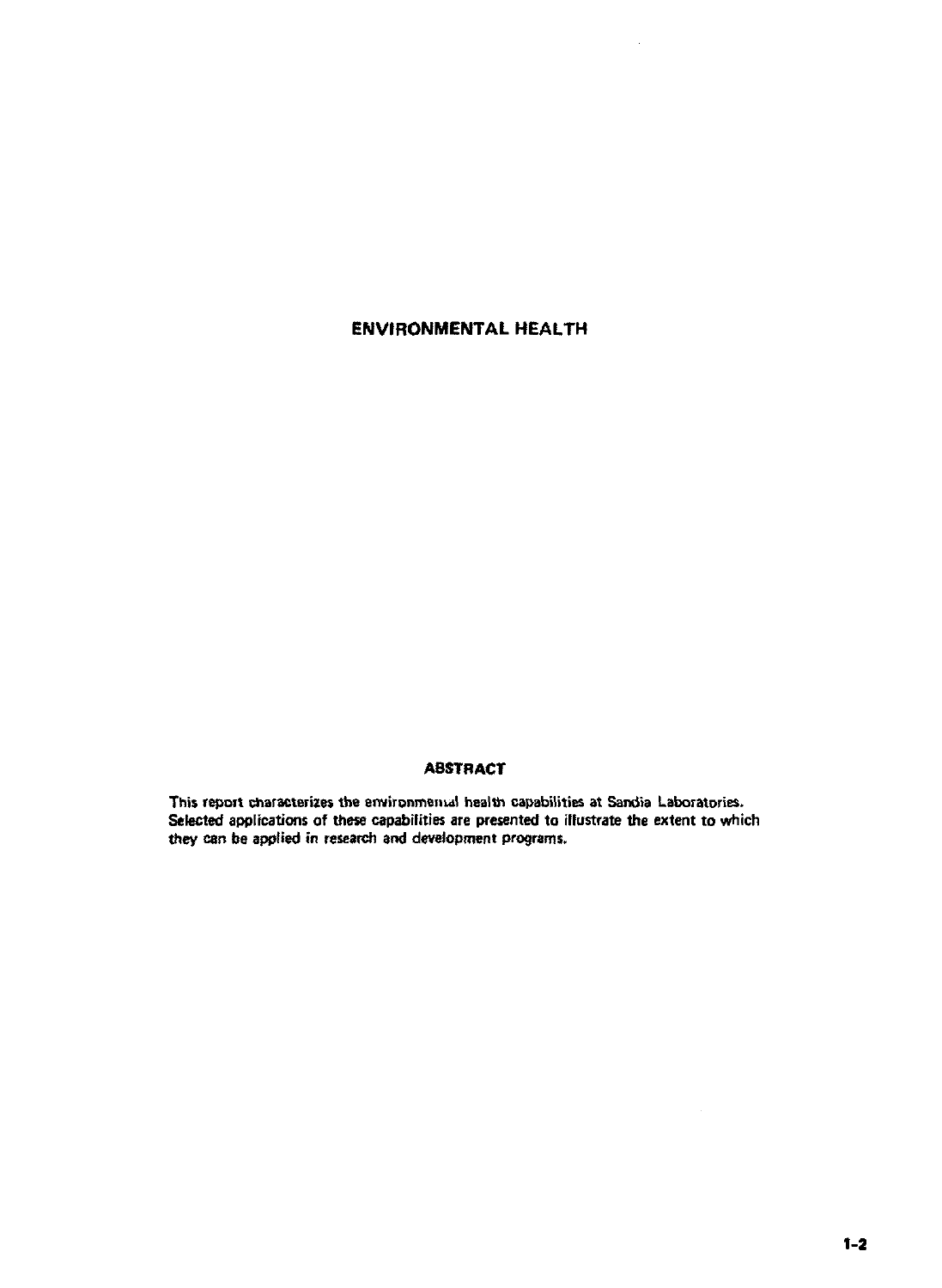# **ENVIRONMENTAL HEALTH\***

The primary responsibility of the environmental health function is the evaluation and control of hazardous materials and conditions. The evaluation and control of toxic materials, nonionizing radiation such as laser beams and microwaves, and ionizing radiation such as from radiation machines and radioactive sources, are examples of the activities of environmental health programs. A chemical laboratory is operated for the analysis of toxic and radioactive substances and for the bioassay program to provide an index of internal exposure of personnel to toxic and radioactive materials. Instrumentation support and development is provided for environmental health activities. A dosimetry program is maintained to measure personnel exposure to external ionizing radiation. A radiation counting laboratory is maintained. Reentry safety control and effluent documentation support are provided for underground nuclear tests at the Nevada Test Site. A radiation training program is provided for laboratory personnel which covers all areas of radiation protection, from working with radioactive materials to radiationproducing machines.

## Environmental Health Laboratory

Investment Professional in Equipment<br>
Staff (in \$1000)  $(i n \sin 000)$ 

20 S926

<sup>•</sup>Revised May 1978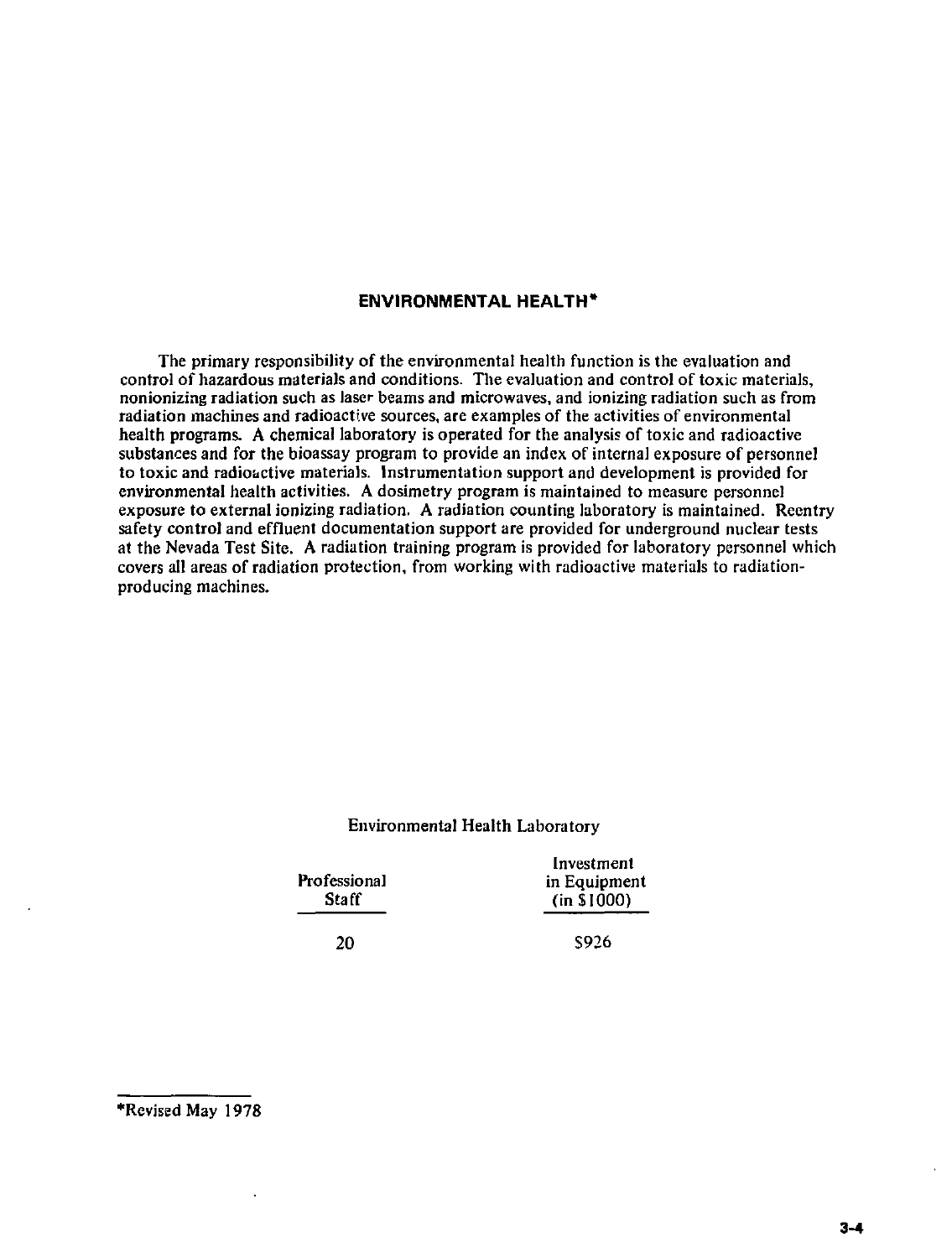## **ENVIRONMENTAL HEALTH**

#### Hazard Control

Programs are aimed at evaluating potential hazards to personnel that may exist in current and proposed research and development activities. Emphasis is placed on maintaining the state of the art in personnel-protection techniques.

#### *Current Activities*

Toxic materials Atmosphere sampling for gaseous and particulate matter Particle-size analysis Toxicity evaluation Nonionizing radiation Microwaves Lasers Thermal effects Ultraviolet and infrared light ionizing radiation Electron-beam fusion Laser fusion Radioisotope thermoelectric generators High-energy pulsed x-ray machines Pulsed research reactors Mixed fission-product hot-cell work Plutonium-in-air dispersal studies Shielding calculations Noise Industrial **Sanitation** Food service Potable water quality

#### **Analytical Chemistry**

Analytical methods *are* employed to determine qualitatively and quantitatively trace levels of chemical contaminants in air, solids, and liquids. (Item 1)<sup>\*</sup>

#### *Current Activities*

Analytical programs Urine bioassay Air, water, soil, and vegetation samples Trace-metal analysis Proprietary product identification Method development

Analytical methods Atomic absorption spectrophotometry Emission spectrography Visible, ultraviolet, and infrared spectrophotometry Gas chromatography Fluorimetry X-ray fluorescence spectrometry Liquid scintillation spectrometry Alpha and gamma-ray spectrometry Classical wet chemistry Typical •. ialyses Heavy metals Beryllium Organic solvents and compounds Tritium Actinides Fission products Halogens Air pollutants

#### Radiation Dosimetry

Thermoluminescent dosimeters are employed to quantize beta, gamma, and neutron personnel exposures from background to several hundred HEM. The dosimeters are packaged in a small holder that permits automatic exposure evaluation and data collection. A computer is used for data reduction, record keeping and generation of exposure reports. Dosimeters can be "tailored" for special radiation measurements. High dose rates or short bursts of neutron radiation are measured by the use of activation materials such as gold, indium, rhodium, and copper.

#### *Current Activities*

Thermoluminescent dosimetry X-Ray Gamma Beta Neutron Criticality Dosimetry High-level gamma High-level beta High-level neutron **Applications** Personnel Area Device Accident Environment Special problems

<sup>&#</sup>x27;See Highlights below.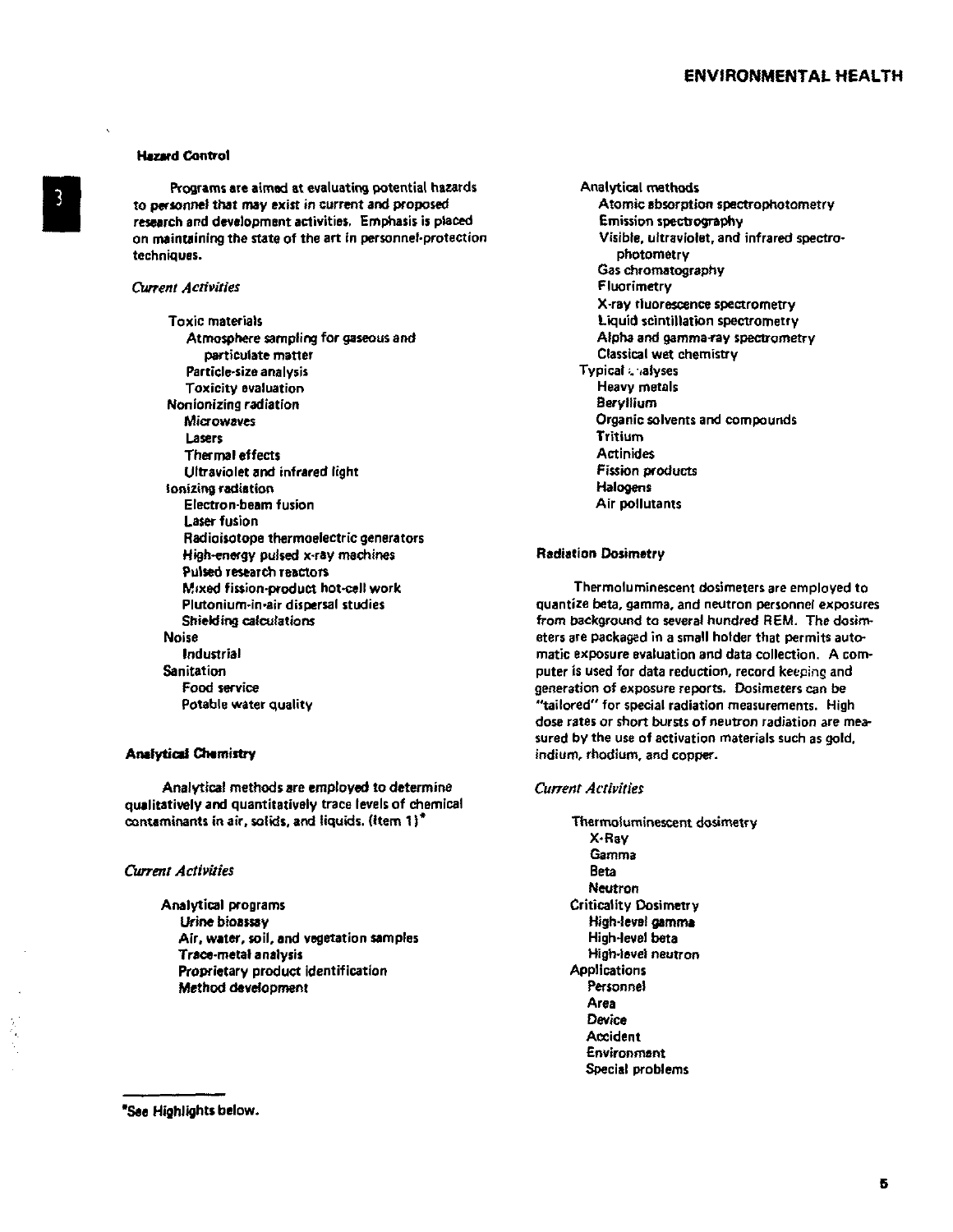## **ENVIRONMENTAL HEALTH**

#### Instrumentation **Development**

Health protection equipment is developed when needed devices are not commercially available. Signal conditioning and interfacing have been designed to allow assembly of larger monitoring systems. Microprocessors have been employed to facilitate automatic data collection and presentation. Maintenance and calibration services are provided for both portable and stationary health monitoring instruments throughout the Laboratories.

#### *Current Activities*

In-situ environmental monitor Microprocessor-based area monitor with graphics display Monitor for plutonium in wounds Multichannel data handling High dose-rate nonsaturating detectors Pulsed neutron detection Computer interfacing of laboratory equipment

#### Radiation Counting Laboratory

A radiation-counting laboratory is maintained in support of the environmental health department and Sandia's diversified weapon and energy R&D programs. The laboratory provides routine evaluation (qualitatively and quantitatively) of radionuclides present in environmental and experimental samples. Verification is supplied through environmental analyses of soil water and vegetation that Sandia is not contributing any significant radionuclides to the environment. The laboratory has its own minicomputer and custom software for data analysis storage and retrieval. Radiation calibration standards are maintained to provide traceability to the National Bureau of Standards.

#### *Current Activities*

Automated gross alpha/beta analysis Automated alpha spectrometry Beta spectrometry Computer-based gamma spectrometry Low-level counting enclosures Radiation calibration range (2 mR/hr -1200 R/hr) Environment monitoring

#### Reentry Safety **and Effluent Documentation**

Experience h< *i* been gained in evaluating the extremely hostile environments associated with the underground testing of nuclear devices. Data from instrumentation are used to evaluate several environmental conditions such as high radiation and tunnel failure, to document "source terms" and released amounts of radtc isotopes, and to develop procedures for safely reentering and rehabilitating a facility. The capability is available for working in and/or with high radiation-exposure levels, gross contamination, explosive-gas atmospheres, and highly toxic materials. (Refer to Item 1)

#### *Current Activities*

High-level radiation contamination Surface reentry Underground reentry Long-term facility rehabilitation Decontamination Long-line (greater than 1 mile) gas sampling and component characterization Radiation-source term determination Gases Megacurie activities Effluent documentation of released gases Instrumentation hardening and multiple remote-readout capabilities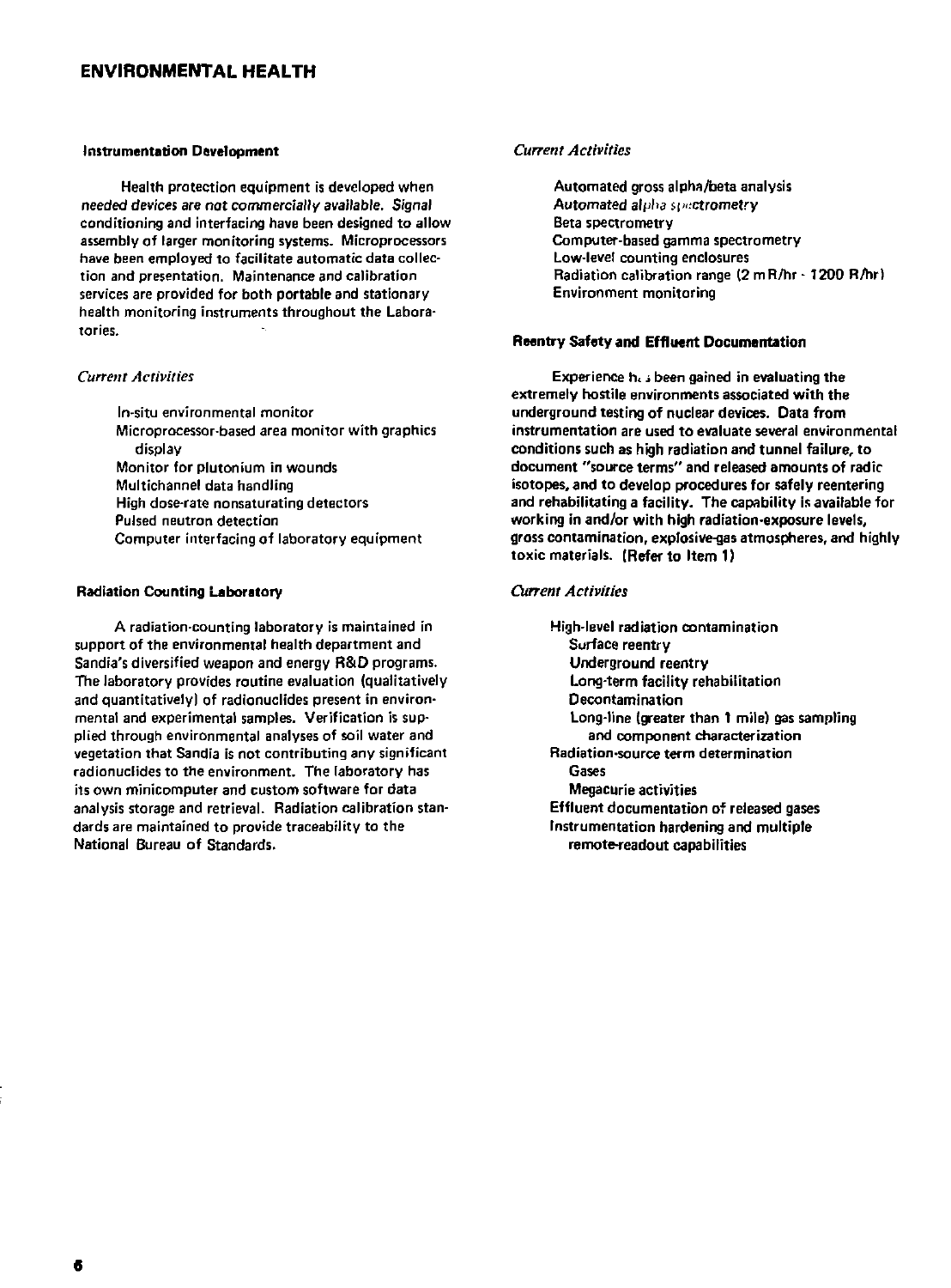$$
\bullet \quad \bullet \quad \bullet \quad \bullet \quad \bullet \quad \bullet \quad \bullet \quad \bullet \quad HIGHILIGHTS \qquad \bullet \quad \bullet \quad \bullet \quad \bullet \quad \bullet \quad \bullet \quad \bullet
$$

#### **Item 1\*** *Remote Gas Sampling*

After an underground test of a nuclear device, the gaseous environment is analyzed for the presence of toxic elements before personnel are allowed to reenter the test area. A system has been devised (Figure 1) in which gas samples are drawn from the most distant parts of each side drift and other critical points, and are transmitted through piping to a portable laboratory where they are analyzed by means of a gas chromatograph. Explosive mixtures of flammable gases also have been measured on several occasions.



Figure 1. Long-line sampling system

## **Item 2.** *Viermoluminescent Dosimeters (TLB's)*

A continuing radiation dosimetry program has been developed to monitor and document significant personnel exposures to beta, gamma, and/or neutron radiation. The system is based on uniquely identified thermoluminescent dosimeter packages (Figure 2) that can be automatically evaluated and reported in computer-compatible format. The computer reduces the data and performs accounting functions.

#### **Item 3.** *Shock/Temperature-Hardened Radiation Sensors*

Enclosures housing radiation-detectors and associated cabling have been designed and used to allow placement and long-term survival (of the order of days) of radiation sensors in the near vicinity of underground nuclear detonations. Sensors without this hardening could not survive stresses in the region where tunnel collapse occurs. About 70% of the

sensors are now routinely recovered, usually in sufficiently good condition to be used on later tests.

The enclosures are designed to maintain sensor temperature below 65° for at least 30 minutes in an atmosphere of 300° and 600 psi.



Figure 2. Thermoluminescent dosimeter cards and holder. (TLD-600 dosimeters are neutronand gamma-sensitive; TLD-700's are gammasensitive and neutron-insensitive.)

#### **Item 4.** *Pulsed Neutron Detector*

A device was needed that would provide the health physicist a direct measurement in rem (roentgen equivalent, man) of single or multiple short bursts of neutrons. The system developed to answer that need (Figure 3) uses activation of rhodium metal by thermal and epithermal neutrons present at the center of a 10-inch spherical moderator. The resulting beta activity of the rhodium is detected by use of a plastic fluor in intimate contact with the metal.

The detector and its attendant conventional electronics provide a stable pulse-counting system that is portable. The equipment has been calibrated with pulses<br>as short as 7 x 10<sup>-6</sup> second and has a sensitivity as low as  $5 \times 10^{-5}$  rem. It is used around pulsed research reactors and in neutron-generator tube applications.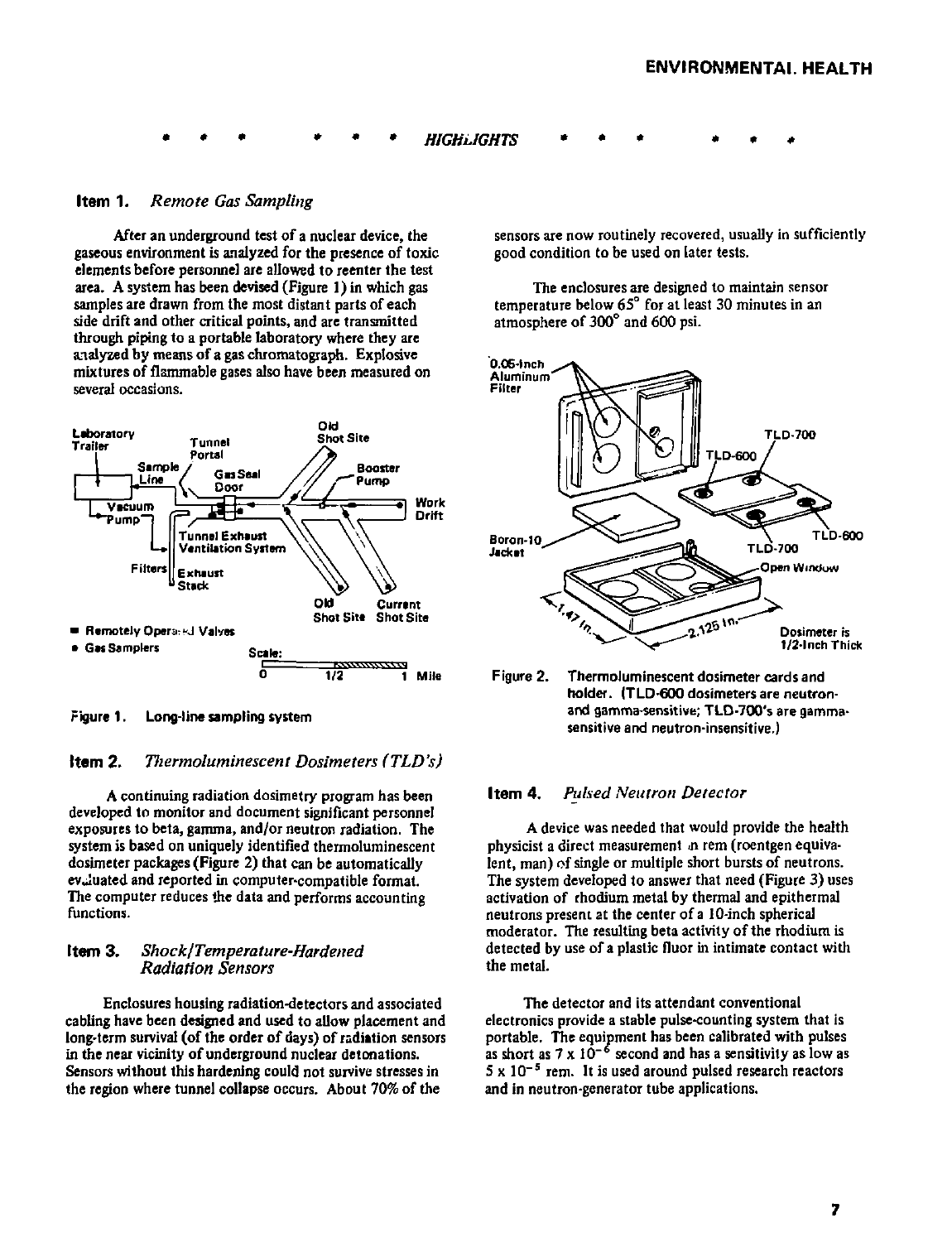

#### **Item 5.** *increased Sensitivity for a Forward-UghtScattering Photometer*

A commercial smoke photometer for testing highefficiency particulate air filters was improved by Sandia. The photometer was modified to collect for ward-scattered light at angles greater than 20 degrees from the center axis, and to reduce stray light at lesser angles. It has been shown that peak intensity is attained at angles greater than 20 degrees (Figure 4).



Precise alpha spectrometry is normally performed under vacuum, and therefore is not compatible with conventional automated sample changers. A system has been developed that rotates samples into counting position without loss of the vacuum in the counting chamber. Information from the system is processed by multiple single-channel and/or multichannel analyzers with computer data-reduction capabilities.

The system (Figure 5) has a minimum detectability level of  $3 \times 10^{-8}$  uCi.







Figure 4. 20-degree angle forward-light-scattering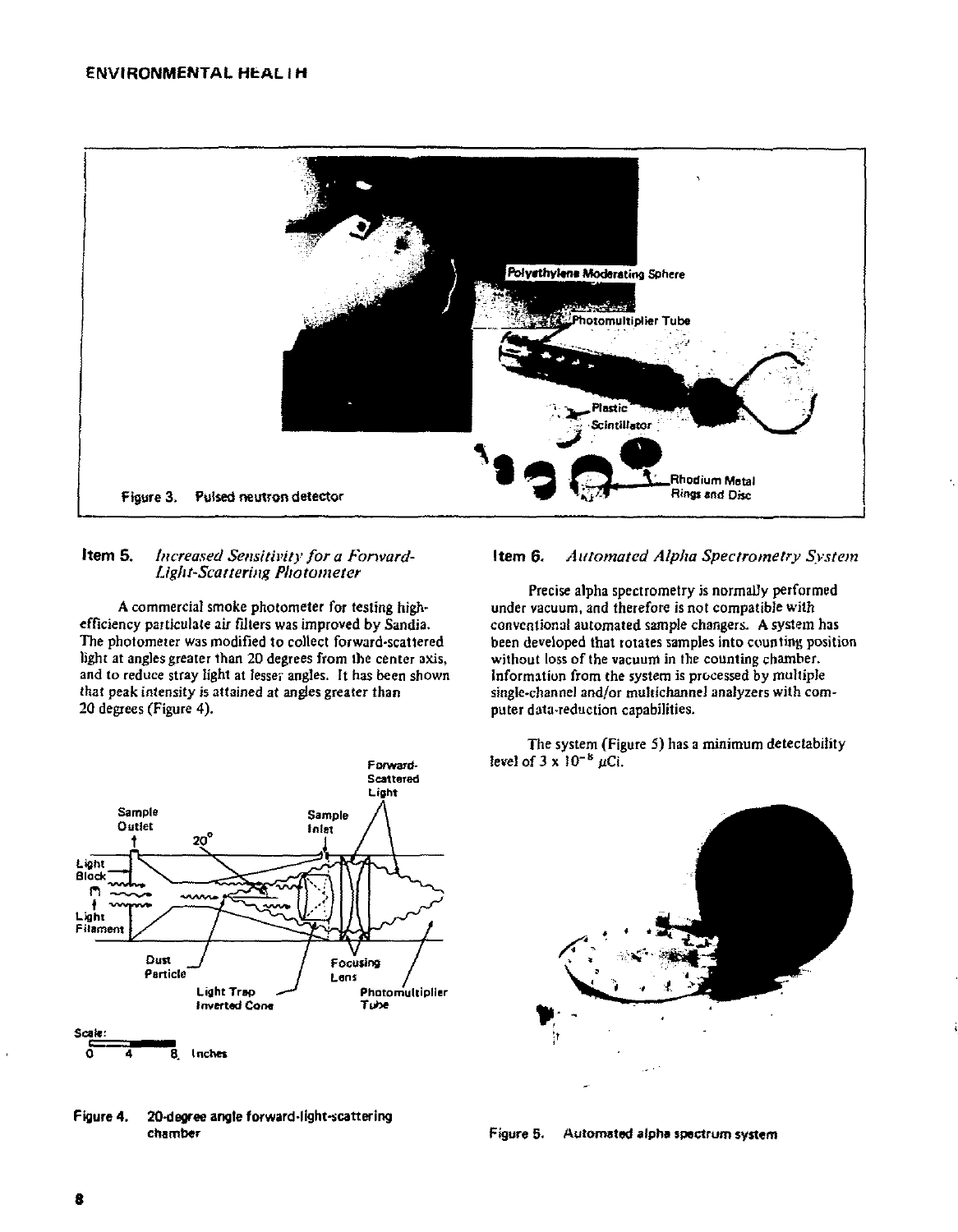# **INFORMATION SCIENCE**

# ABSTRACT

This report characterizes the information science capabilities at Sandia Laboratories. Selected applications of these capabilities are presented to illustrate the extent to which they can be applied in research and development programs.

 $\gamma_{\mu}$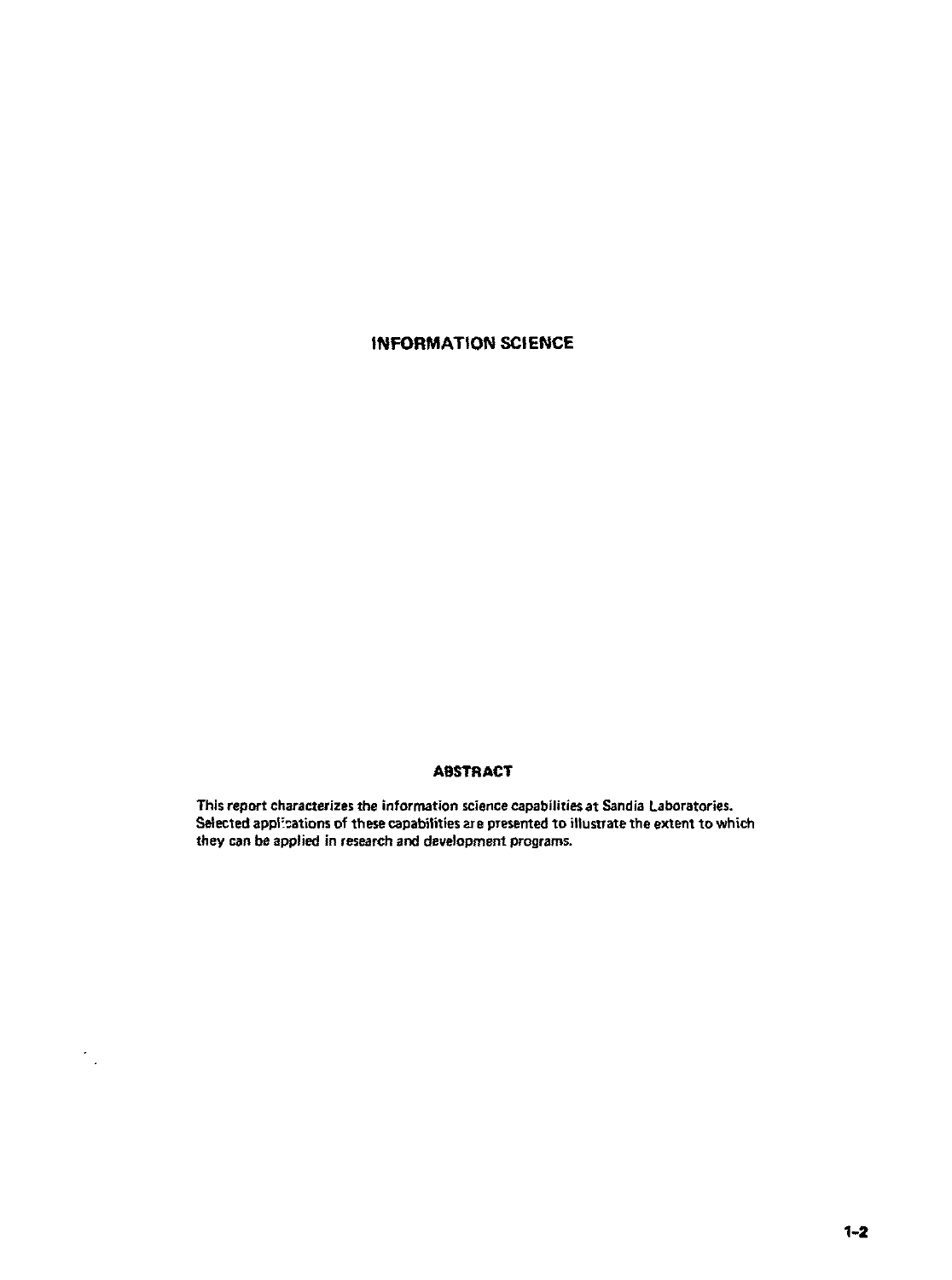# **INFORMATION SCIENCE\***

I lie information science activity functions within the framework of Sandia Laboratories' technical libraries. Information science is oriented toward the efficient dissemination of information to technical and administrative personnel. Computerized systems are used to collect, process, and circulate books, reports, and other literature. Current-awareness, reference, translation, and literature-search services are also provided.

# Information Science Staff

|                                         | Staff | Clerical<br>Support |
|-----------------------------------------|-------|---------------------|
| <b>Computer Management of Materials</b> | 5     | 29                  |
| <b>Current Awareness Services</b>       |       | 2                   |
| Reference and Translation Services      | Á     |                     |

**<sup>•</sup>Compiled April 1978**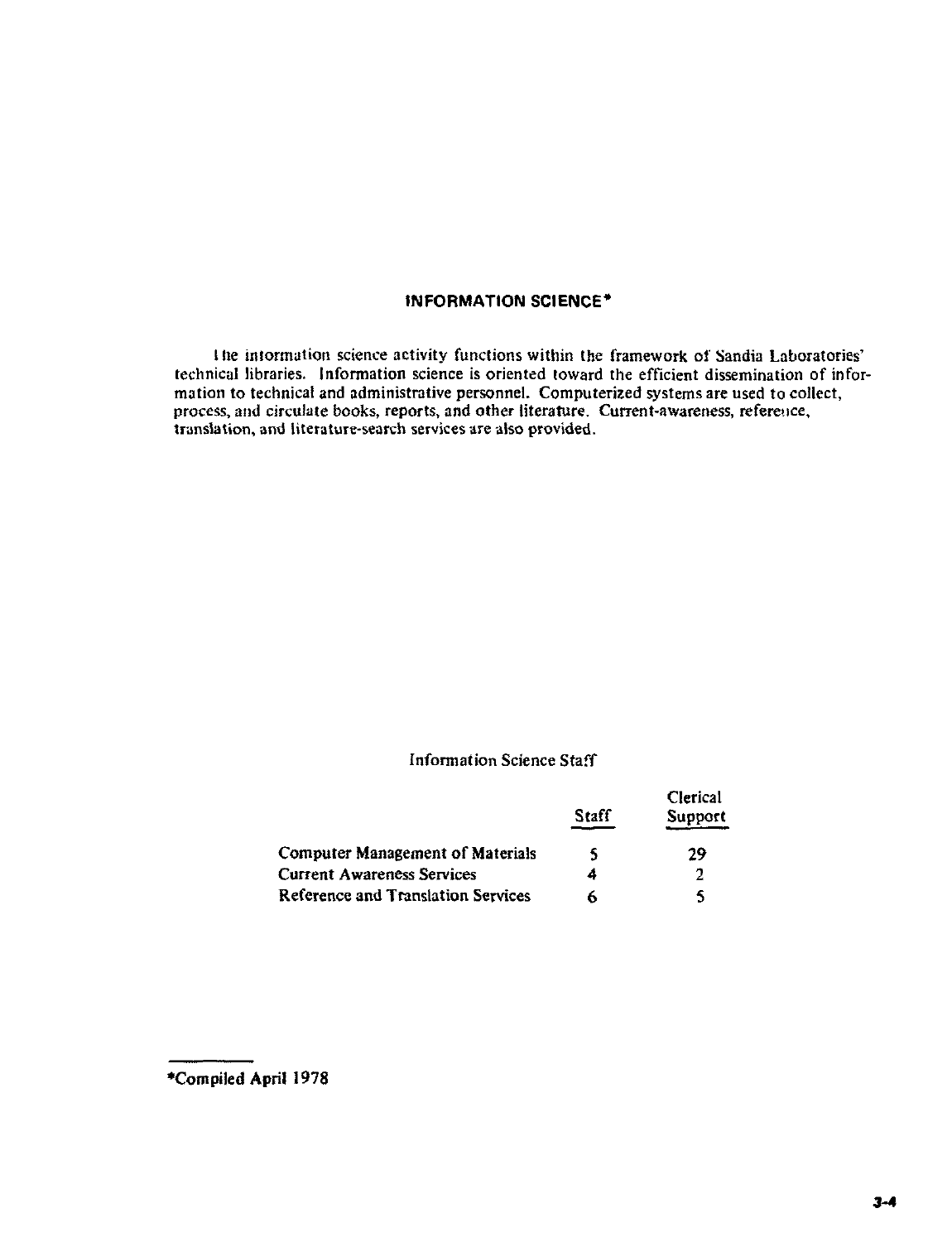#### **Computer Management of Materials**

**The computerized material-management system contains records of all library holdings and generates required processing fists and forms. System programs provide on-line input to and retrieval from the master file, on-line circulation transactions, and batch output of catalogs, inventory lists, overdue notices, purchase orders, claim notices, and special reports. (Items 1,2)** 

#### *Current Activities*

**Master file maintenance File searching (on-line) Dictionary entry using random access by various keys Boolean search logic Display of complete master file record Input editing (on-line) Format editing of additions and modifications Retrievable output to disk update file File updating (batch) Circulation transactions Circulation record searching (on-line) Entry by borrower name or by call number Display of current status Input of current transactions (on-line)** 

#### **Current Awareness Services**

**The goal of these services is to bring technical and administrative personnel into contact with elements of current literature that could influence laboratory studies. This is done by means of widely disseminated notifications about the availability of new and pertinent material. The process is called the current awareness service.** 

**Sources for current awareness announcements are new book and report acquisitions, recently published journal articles and conference papers, prepublication notices of journal articles and conference papers, and publication announcements of government reports. Services available include a computerized selective dissemination of information process using individualized interest profiles, and printed library publications (most of thsm computer-generated). Efforts are made not only to inform the using public of new material but to make this material immediately available, (Item 3)** 

#### *Current Activities*

**Selective dissemination of information Interest profiles based on Boolean combinations of keywords** 

**'See Highlights below.** 

**Computer matching with any or all data bases Journal articles and conference papers Library book and report acquisitions DOE reports DO D reports NASA reports Search narrowing within fixed subject areas Computer-generated publications Library accessions Current journal articles in physics** 

#### **Reference and Translation Services**

**Reference services are aimed at providing prompt replies to technical and administrative questions. Toward this end, subject specialists of the reference staff keep abreast of scientific interests by reading technical and progress reports, attending cotloquia, and acquiring information from technical personnel. On the basis of this background they select material for the collection, conduct literature searches, prepare formal bibliographies and state-of-the-art surveys, and organize special collections. Reference personnel also function as consultants to groups wishing to organize their own information resources, provide translations of foreign language material, and arrange for interlibrary loans of special material. (Items 4-6)** 

#### *Current Activities*

**Computerized searches DOE and DOD data bases via telecommunication networks Library book file via teletype console link to Univac-1108 Journal indexes through dial-up access to SDCs ORBIT and Lockheed's DIALOG systems NASA data bases through dial-up access New York Times Information Bank through dial-up access Special collections and data bases Computer codes lata base Energy resource center Terradynamics map file Consultation services Referrals to sources of technical expertise Referrals to sources of materials Generation of indexes, manual or computerized Circulation systems, manual or computerized Translation services Obtaining foreign-language material Service contracts with translation agencies ln-house services Oral reading Foreign correspondence Submissions to foreign-language journals Formal translations**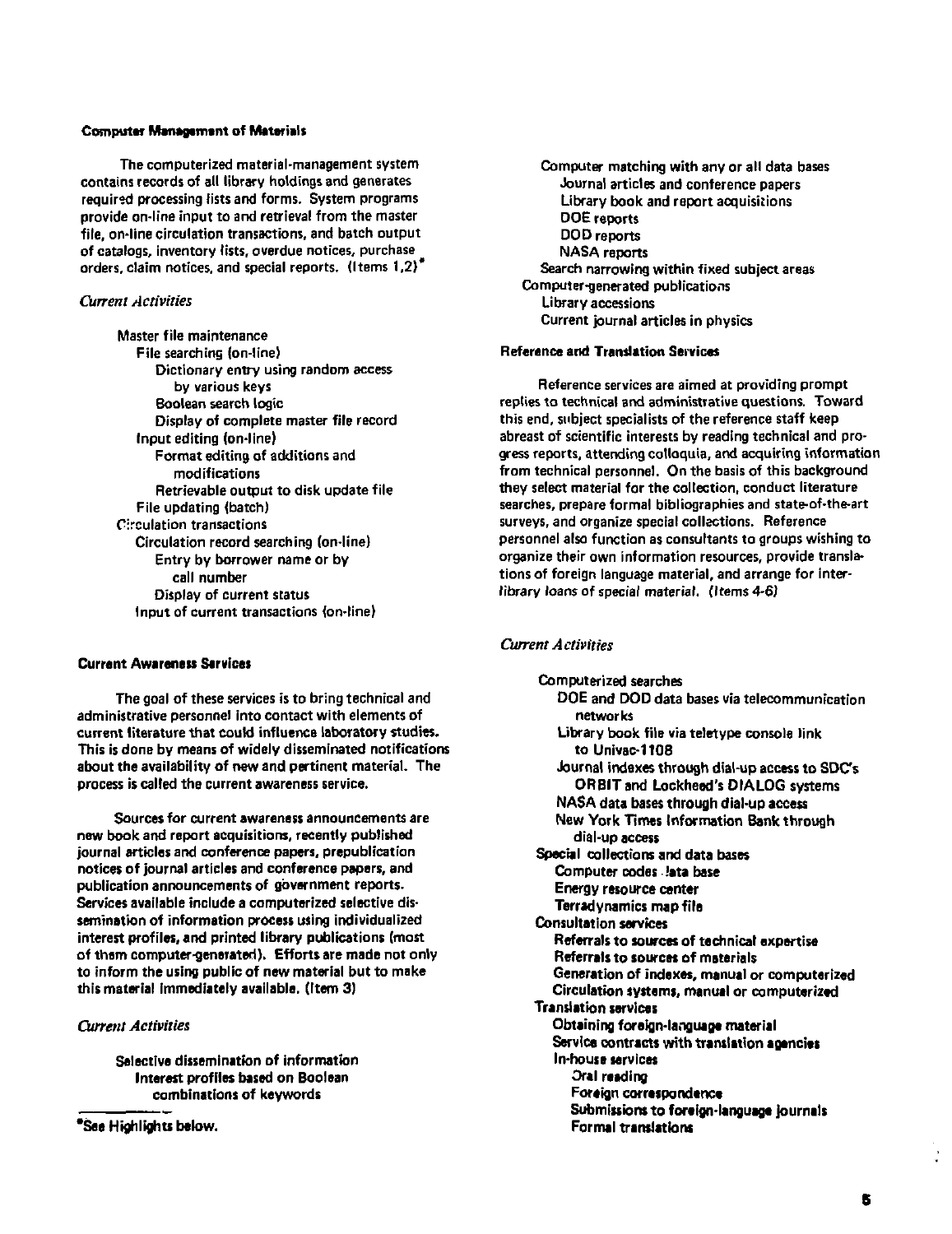*HIGHLIGHTS* 

#### **Item 1.** *Operations Overview*

The data in Tabic 1 indicate the size and value in dollars of ihe technical library operation. In an average month the library processes approximately 8800 new items and circulates approximately 9300 items. The computerized material-management system that controls these items is depicted in Figure 1. It integrates all functions previously performed by manual operations.

#### **Item 2.** *Input Editing (On-line)*

To speed processing of new library acquisitions and purchase orders, transactions against the master file are

processed daily. The input of new data to the master file lakes place in two stages: on-line keying to a disk file followed by batch-mode updating of the master file. Items in the temporary disk file may be retrieved at any time until the batch update takes place. This description deals with the on-line editing portion.

Input procedures are of two types: addition of a new family of records for a new title, or modification (or deletion) of records for a title already in the master file. Input of new records or changes to existing records may be made in any sequence; records that pass the edit stage are sorted for placement in the update file on disk.



Figure 1. Integrated Uvermore/Albuquerque library system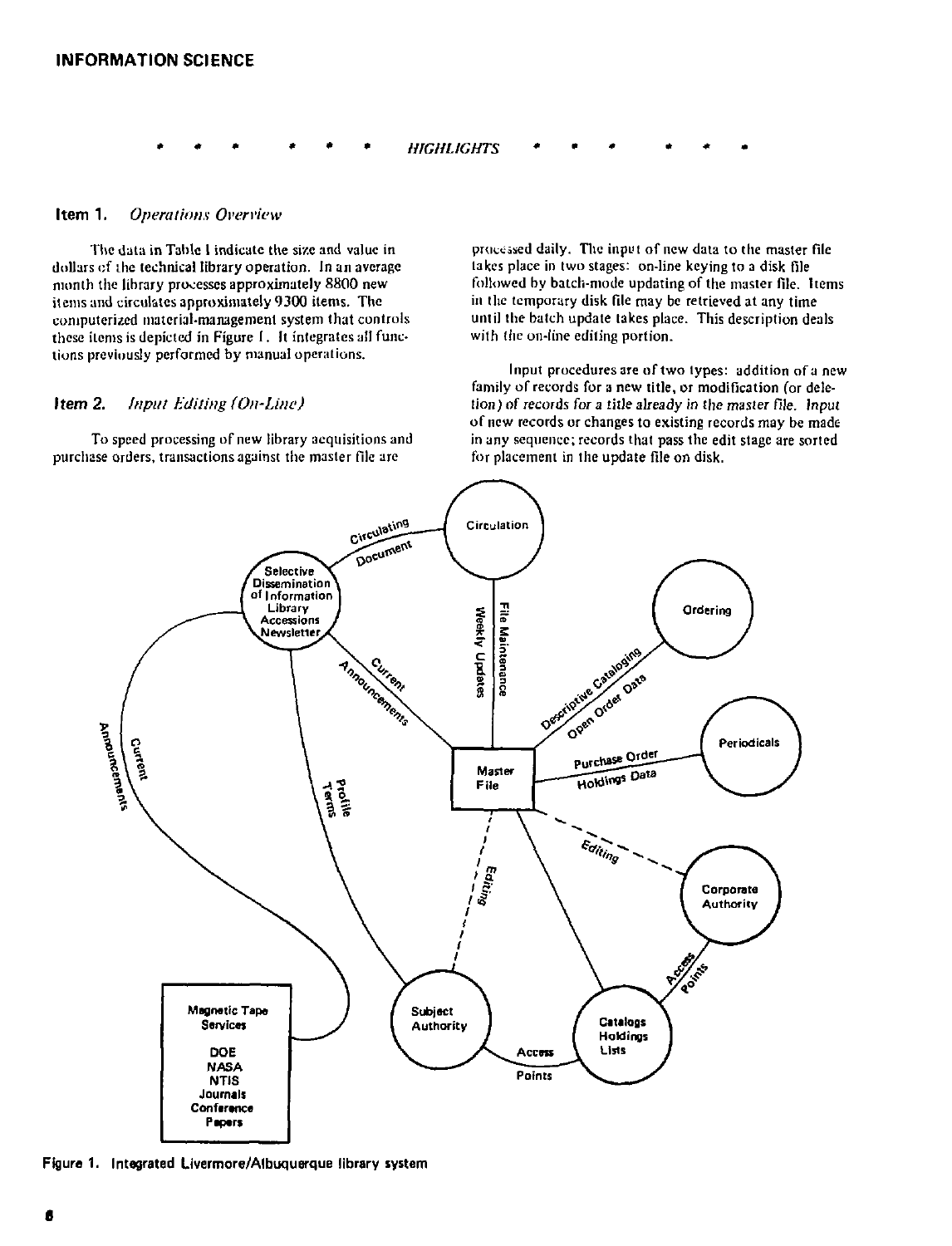### TABLE I

| Collection                                |                                     | Equipment   |                                                    |           |                                           |          |
|-------------------------------------------|-------------------------------------|-------------|----------------------------------------------------|-----------|-------------------------------------------|----------|
|                                           | <b>Size</b><br>Approximate<br>Value |             | (excluding facilities,<br>furniture, and shelving) |           | Service Contracts                         |          |
| Books:                                    | 47,000                              | \$587,500   | Microform readers:                                 | \$37,000  | Computer tape services<br>(annual):       | \$19,000 |
| Paper reports:                            | 98.900                              | \$365,900   | Microform storage:                                 | \$18,000  | Computerized search<br>services (annual): | \$12,000 |
| Microfiche reports:                       | 480.000                             | \$1,080,000 | Computer terminals:                                | \$25,000  |                                           |          |
| Periodical volumes:                       | 25,400                              | \$635,000   | Computer time<br>(annual):                         | \$157,000 |                                           |          |
| Periodical subscriptions:                 | 1.500                               |             |                                                    |           |                                           |          |
| Periodical microfilm<br>Titles:<br>Reels: | 600<br>14.320                       | \$232,000   |                                                    |           |                                           |          |

Collection Size and Value, Equipment Investment, and Service Contracts

Data in each line or field should contain specific types of information, depending on the line number or field position. This information is machine edited before the record is released to sorting. For example, in the callnumber field, each position of the number is checked to see whether it is alphabetic, numeric, or a dash, depending on the position. Any character that does not conform in type to that expected for the position is referenced with an asterisk. The incorrect entry with underscoring is displayed on the on-line terminal as shown in Figure 2, and will be released to the disk file only after appropriate corrections have been made.

#### **Item 3.** *Selective Dissemination of Information Algorithm*

Individualized current awareness announcements are generated weekly by computer to inform recipients about new books, reports, conference papers, and journal articles that match their interest profiles. These profiles consist of Boolean combinations of subject categories, authors, and keywords. The term-matching algorithm developed for this Selective Dissemination of information (SD1) system depends on enumeration of the profile terms into 8-character numeric strings. The Boolean "or" operation is defined by terms enumerated into the same 8-character string. Boolean "and" (or "not") combinations of the profile terms are represented by 8-character composites. An example is given in Figure 3. Figure 2. On-line modification of **data files** 

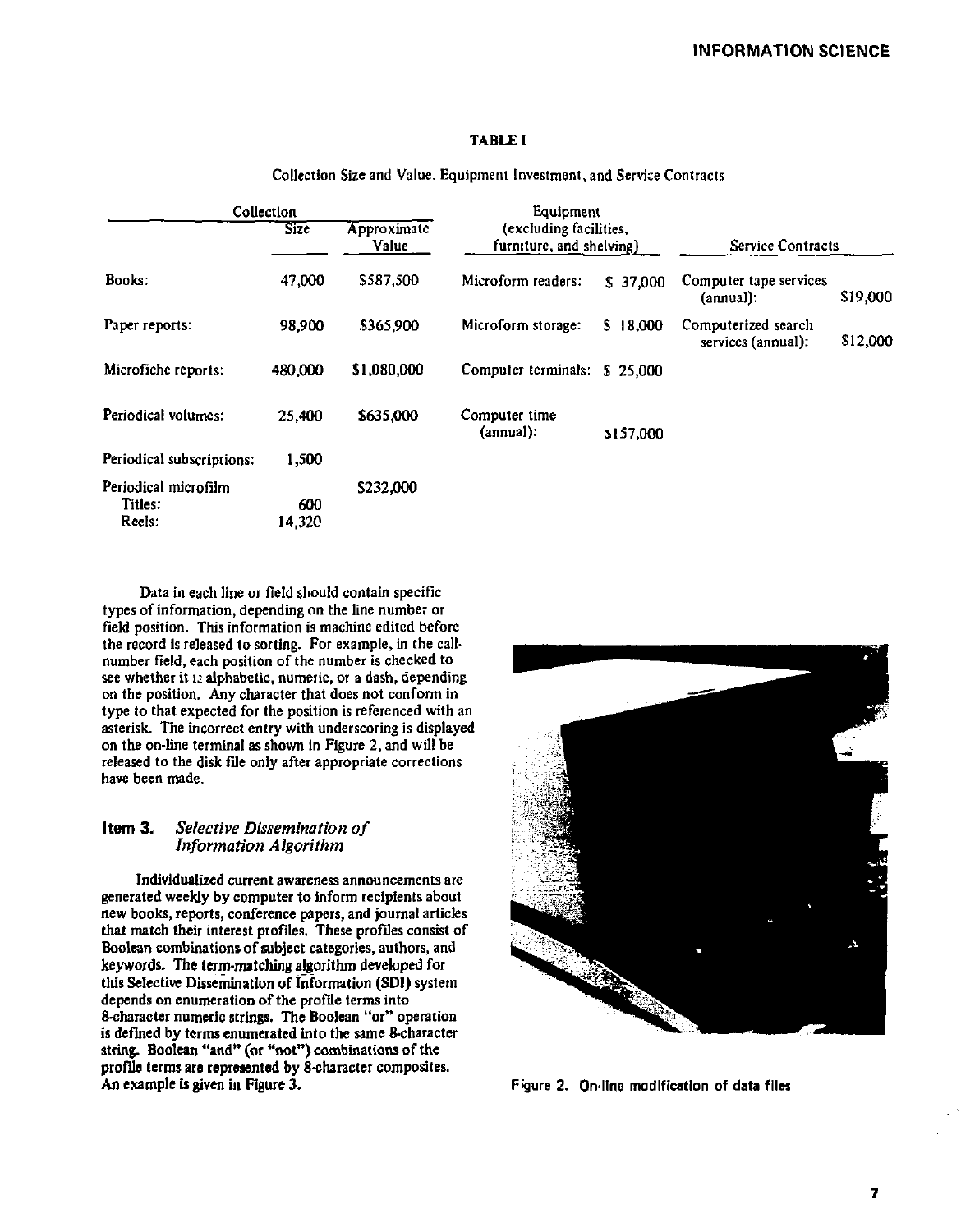| Terms                      | <b>Enumerated Terms</b>                                                                                       | <b>Boolean Combinations</b> |  |
|----------------------------|---------------------------------------------------------------------------------------------------------------|-----------------------------|--|
| Fracture                   | 20000000                                                                                                      | 21200000                    |  |
| Steel                      | 010000ED                                                                                                      |                             |  |
| Embrittlement              | 20000000                                                                                                      |                             |  |
| Hydrogen                   | 00200000                                                                                                      |                             |  |
| Jones JP                   | 30000000                                                                                                      | 31200000                    |  |
| Allos s                    | at 200000                                                                                                     |                             |  |
| Metallurey                 | 01200000                                                                                                      |                             |  |
| Corrosion                  | 90000000                                                                                                      | 90000000                    |  |
| and (Alloys or Metallurgy) | Combination 21200000 = (Fracture or Embrittlement) and<br>(Steel and Hydrogen) or (Fracture or Embrittlement) |                             |  |
| or                         | Combination $31200000 =$ Jones JP and (Alloys or Metallurgy)<br>Jones JP and (Steel and Hydrogen)             |                             |  |

Figure 3. Example of machine representation of Boolean combinations of Selective Dissemination of Information profile terms

At the time this computer program is run the SDI profiles containing alphanumeric terms, the enumerated value of these terms, and the enumerated Boolean combinations are processed against one of the SDI data bases. As each record or group of records representing a particular book, report, or journal citation is read in, the alphanumeric profile terms are matched against corresponding terms in the appropriate field (title word, author, etc.). If matches are found, the enumerated strings representing those terms are flagged. Then each character in the first Boolean pattern is matched against "ored" flagged strings. If every character in the pattern can be found in its designated location in the first flagged string, the citation is output as a "hit." If not, the next Boolean pattern is tried until all are exhausted. This algorithm allows both complex and simple Boolean combinations to be represented in just a few 8-character patterns. Highly specific or broadly general interest profiles can be written with facility.

## Item 4. *Computerized Searches (On-Line)*

On-line searching of computerized data banks allows technical personnel and the library staff to compile bibliographies or locate single citations in a fraction of the time needed with manual methods. The library has many on-line retrospective search systems including its own ASTORS\* system. ASTORS is a user interactive program written in COBOL, and it makes use of the Index-Sequential/Random-Access capability. It uses two disk data files: an alphanumeric dictionary file that contains

402,000 records, each consisting of a search key and a master fde entry number, and the master book file, which contains 425,000 records representing 39,000 book titles. The search keys available are author name, subject term, title word, Library of Congress classification number, accession number, and purchase order number.



Figure 4. Illustration of ASTORS search with Booiean "and" condition

<sup>•</sup>Author-subject-title on-line retrieval system.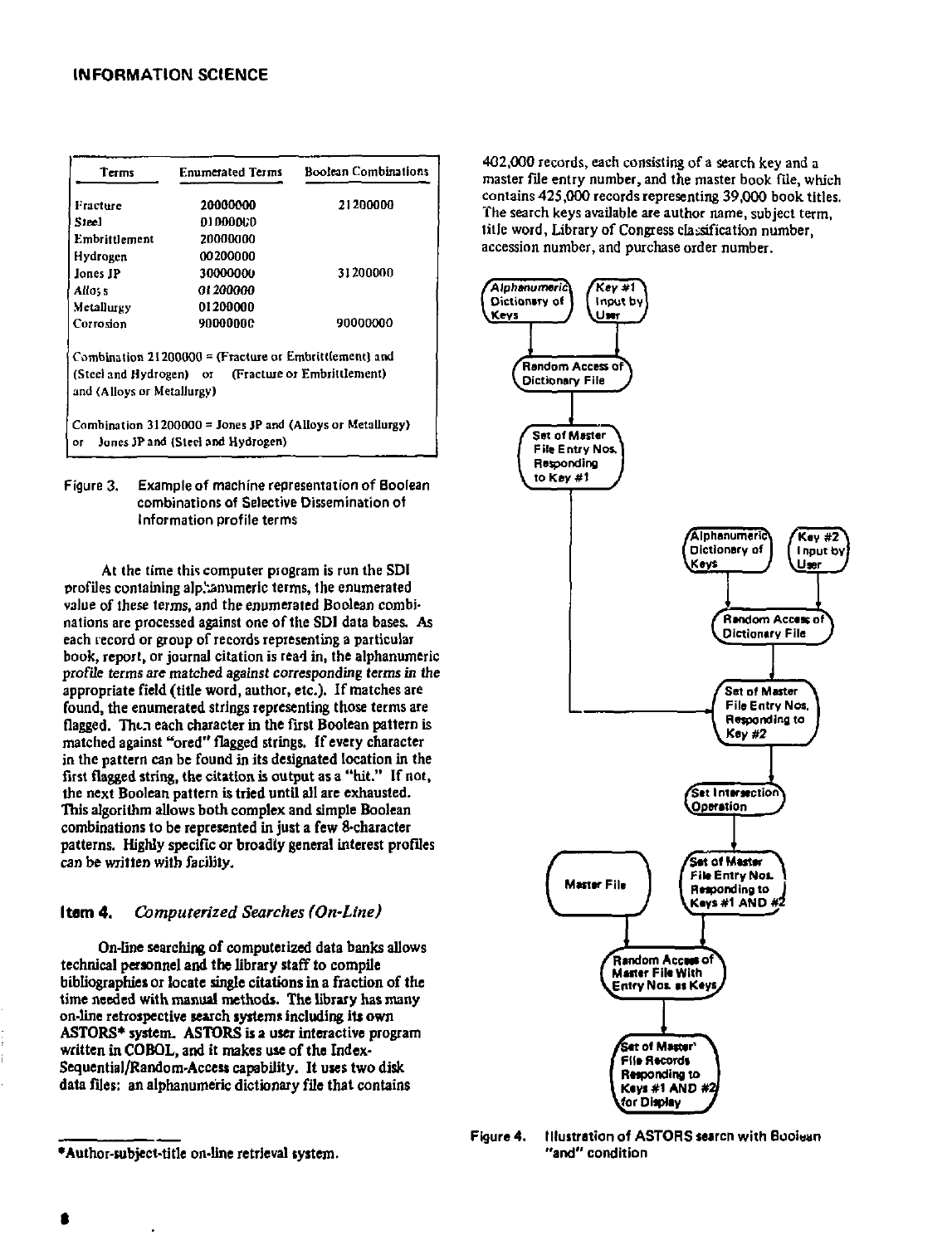The chief advantage of die system is the rapid retrieval of book titles that fit user criteria. This is accomplished through Boolean search statements that combine search keys to eliminate all but the desired titles. For example, there may be 500 titles indexed by the term METALS and 200 by the term FRACTURE, but only 20 titles indexed by both these terms. Response to search requests is immediate (< I second). The flow diagram in Figure 4 depicts the program logic for a search using a Boolean AND statement.

#### **Item** 5. *Terradynamics Map File*

The library's reference group organized a data file for the study of Terradynamics; i.e., phenomena attendant upon earth penetration by high-velocity projectiles. Detailed maps (in 8,000 sheets) of the geology, soils, and topography of 27 Eurasian countries were selected, acquired, classified, and catalogued in the library's master file. Coding permits the extraction of a specialized, computer-generated index of countries, subject words, title words, publishers, and authors.

the map files are managed and maintained by the Terradynamics organization, while the Reference group follows the slate of knowledge and provides continuing selection of new materials.

### **Item 6.** *Energy Resource Center*

The reference staff has organized a special collection of energy-related materials designed to provide background and current information to technical personnel. The collection contains basic bibliographies, current newsletters, an archive of journal articles, and a display of new library acquisitions.

A weekly Library News Bulletin announces new receivals and journal articles in the energy field. A computer-generated keyword index to items announced in the bulletin provides a bibliographic tool tor retrieving items in the rapidly growing energy collection.